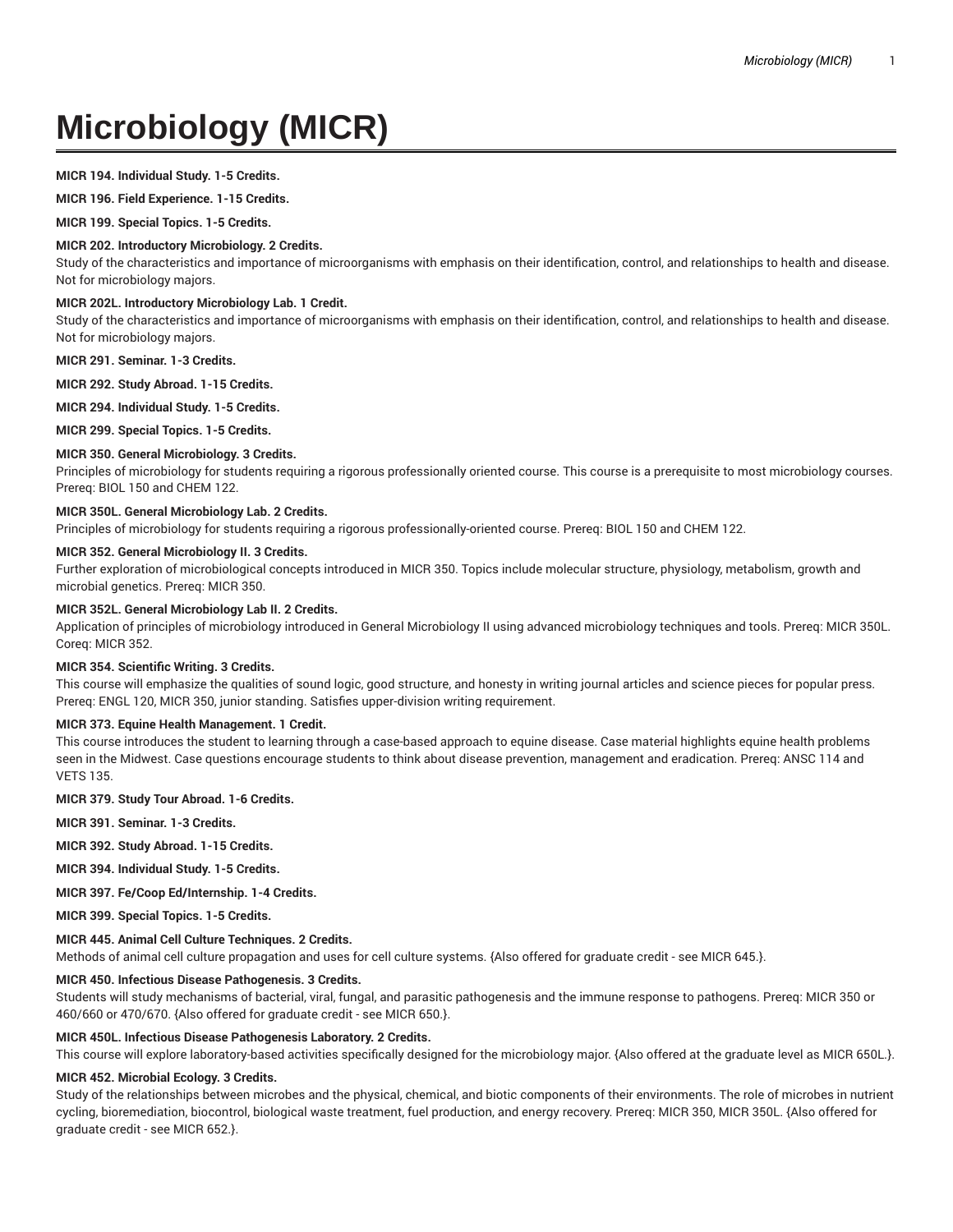## **MICR 453. Food Microbiology. 3 Credits.**

Study of the nature, physiology, and interactions of microorganisms in foods. Introduction to foodborne diseases, effects of food processing on the microflora of foods, principles of food preservation, food spoilage, and foods produced by microorganisms. Prereq: MICR 350L. {Also offered for graduate credit - see MICR 653.}.

## **MICR 460. Pathogenic Microbiology. 3 Credits.**

Study of the microorganisms that cause disease and of disease processes. Prereq: MICR 202 or 350. {Also offered for graduate credit - see MICR 660.}.

## **MICR 460L. Pathogenic Microbiology Laboratory. 2 Credits.**

Isolation and identification of pathogenic microorganisms. Prereq: MICR 350L. {Also offered for graduate credit - see MICR 661.}.

## **MICR 463. Clinical Parasitology. 2 Credits.**

A study of protozoan and helminthic parasites of humans, with an emphasis on clinical identification, life histories, and control. Prereq: BIOL 150, BIOL 150L. {Also offered for graduate credit - see MICR 663.}.

# **MICR 470. Basic Immunology. 3 Credits.**

An overview of the role of the immune system including the functions of humoral and cell-mediated immunity in health and disease. Prereq: MICR 350. {Also offered for graduate credit - see MICR 670.}.

## **MICR 471. Immunology and Serology Laboratory. 2 Credits.**

Basic immunological and serological procedures. Prereq or Co-req: MICR 350 and MICR 350L. {Also offered for graduate credit - see MICR 671.}.

## **MICR 472. Clinical Immunology. 3 Credits.**

Concepts in immunology including special attention to clinical conditions that may appear as a result of immune system activity. Prereq: MICR 470. {Also offered for graduate credit - see MICR 672.}.

# **MICR 474. Epidemiology. 3 Credits.**

Study of the distribution and dynamics of disease in populations. Prereq: STAT 330. {Also offered for graduate credit - see MICR 674.}.

## **MICR 475. Virology. 3 Credits.**

The biology of viruses with emphasis on virus replication and pathogenesis. Co-req: MICR 470. {Also offered for graduate credit - see MICR 675.}.

# **MICR 480. Bacterial Physiology. 3 Credits.**

Composition and function of eubacterial and archaeobacterial cell structure. Nutrition and nutrient transport in bacteria. Principles of energy-yielding carbohydrate metabolism, bacterial fermentation, and respiration. Prereq: MICR 350, MICR 350L. Co-req: BIOC 460. {Also offered for graduate credit see MICR 680.}.

## **MICR 481. Microbial Genomics with Computational Laboratory. 3 Credits.**

Microbial genome science with additional emphasis on microbial evolution and environmental science. Topics include: i) genomic diversity, ii) the consequences of horizontal gene transfer, iii) single cell and population genomics, and iv) environmental metagenomics. Prereq: BIOC 460. Recommended: STAT 330. {Also offered for graduate credit - see MICR 681.}.

# **MICR 482. Bacterial Genetics & Phage. 3 Credits.**

Bacterial genetics as it pertains to antibiotic resistance, genetic testing and manipulation for biotechnological applications. Prereq: MICR 350. Coreq: BIOC 460. {Also offered for graduate credit - see MICR 682.}.

# **MICR 486. Capstone Experience in Microbiology. 3 Credits.**

The capstone experience course Is a culmination of all required coursework in the major assisting students in broadening and integrating the total experience of the microbiology major. Prereq: MICR 350, MICR 350L, Microbiology majors only and senior standing, semester of graduation.

**MICR 491. Seminar. 1-5 Credits.**

**MICR 492. Study Abroad. 1-15 Credits.**

**MICR 493. Undergraduate Research. 1-5 Credits.**

**MICR 494. Individual Study. 1-5 Credits.**

**MICR 496. Field Experience. 1-15 Credits.**

**MICR 499. Special Topics. 1-5 Credits.**

# **MICR 645. Animal Cell Culture Techniques. 2 Credits.**

Methods of animal cell culture propagation and uses for cell culture systems. {Also offered for undergraduate credit - see MICR 445.}.

# **MICR 650. Infectious Disease Pathogenesis. 3 Credits.**

Students will study mechanisms of bacterial, viral, fungal, and parasitic pathogenesis and the immune response to pathogens. Prereq: MICR 660 or MICR 670. {Also offered for undergraduate credit - see MICR 450.}.

## **MICR 650L. Infectious Disease Pathogenesis Laboratory. 2 Credits.**

This course will explore laboratory-based activities specifically designed for the microbiology major. {Also offered at the undergraduate level as MICR 450L.}.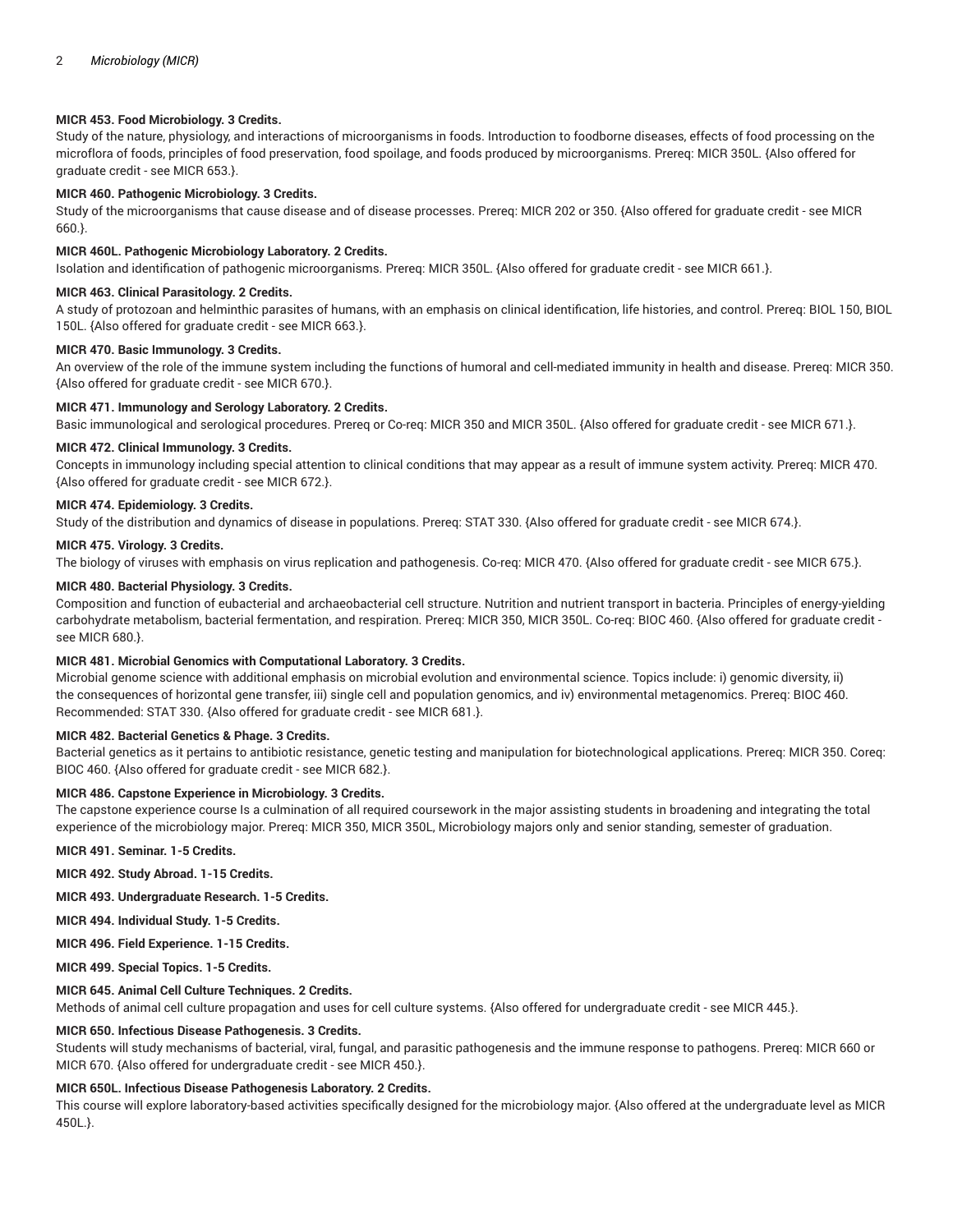#### **MICR 652. Microbial Ecology. 3 Credits.**

Study of the relationships between microbes and the physical, chemical, and biotic components of their environments. The role of microbes in nutrient cycling, bioremediation, biocontrol, biological waste treatment, fuel production, and energy recovery. {Also offered for undergraduate credit - see MICR 452.}.

#### **MICR 653. Food Microbiology. 3 Credits.**

Study of the nature, physiology, and interactions of microorganisms in foods. Introduction to foodborne diseases, effects of food processing on the microflora of foods, principles of food preservation, food spoilage, and foods produced by microorganisms. {Also offered for undergraduate credit - see MICR 453.}.

#### **MICR 660. Pathogenic Microbiology. 3 Credits.**

Study of the microorganisms that cause disease and of disease processes. {Also offered for undergraduate credit - see MICR 460.}.

#### **MICR 661. Pathogenic Microbiology Lab. 2 Credits.**

Isolation and identification of pathogenic microorganisms. {Also offered for undergraduate credit - see MICR 460L.}.

#### **MICR 663. Clinical Parasitology. 2 Credits.**

A study of protozoan and helminthic parasites of humans, with an emphasis on clinical identification, life histories, and control. {Also offered for undergraduate credit - see MICR 463.}.

#### **MICR 670. Basic Immunology. 3 Credits.**

An overview of the role of the immune system including the functions of humoral and cell-mediated immunity in health and disease. {Also offered for undergraduate credit - see MICR 470.}.

## **MICR 671. Immunology and Serology Laboratory. 2 Credits.**

Basic immunological and serological procedures. {Also offered for undergraduate credit - see MICR 471.}.

#### **MICR 672. Clinical Immunology. 3 Credits.**

Concepts in immunology including special attention to clinical conditions that may appear as a result of immune system activity. {Also offered for undergraduate credit - see MICR 472.}.

# **MICR 674. Epidemiology. 3 Credits.**

Study of the distribution and dynamics of disease in populations. {Also offered for undergraduate credit - see MICR 474.}.

# **MICR 675. Virology. 3 Credits.**

The biology of viruses with emphasis on virus replication and pathogenesis. {Also offered for undergraduate credit - see MICR 475.}.

#### **MICR 680. Bacterial Physiology. 3 Credits.**

Composition and function of eubacterial and archaeobacterial cell structure. Nutrition and nutrient transport in bacteria. Principles of energy-yielding carbohydrate metabolism, bacterial fermentation, and respiration. {Also offered for undergraduate credit - see MICR 480.}.

#### **MICR 681. Microbial Genomics with Computational Laboratory. 3 Credits.**

Microbial genome science with additional emphasis on microbial evolution and environmental science. Topics include: i) genomic diversity, ii) the consequences of horizontal gene transfer, iii) single cell and population genomics, and iv) environmental metagenomics. {Also offered for undergraduate credit - see MICR 481.}.

# **MICR 682. Bacterial Genetics and Phage. 3 Credits.**

Bacterial genetics as it pertains to antibiotic resistance, genetic testing and manipulation for biotechnological applications. {Also offered for undergraduate credit - see MICR 482.}.

#### **MICR 690. Graduate Seminar. 1-3 Credits.**

#### **MICR 695. Field Experience. 1-15 Credits.**

**MICR 696. Special Topics. 1-5 Credits.**

#### **MICR 722. International Health Systems, Policy and Biosecurity. 2 Credits.**

This course will provide students with the necessary information to understand international health regulations and the potential implications on animal health, human health, global trade and food safety.

#### **MICR 723. International Animal Production, Disease Surveillance and Public Health. 3 Credits.**

The course will enable students to appreciate tropical animal production, food safety & public health from a developing country's perspective, prepare them for global career opportunities, foster an international perspective and understanding of diverse systems.

#### **MICR 724. Applied Epidemiology and Biostatistics. 3 Credits.**

This course will enable the students to get an understanding of how to apply epidemiological tools in study designs data management and analysis. Students will create or use existing databases and learn data management and analysis using software such as EPIINFO.

# **MICR 752. Advanced Topics in Food Safety Microbiology. 3 Credits.**

Overview of food systems and in-depth evaluation of microbiological food safety concerns with an emphasis on public health aspects of detecting, tracking, and controlling pathogens in the food supply.